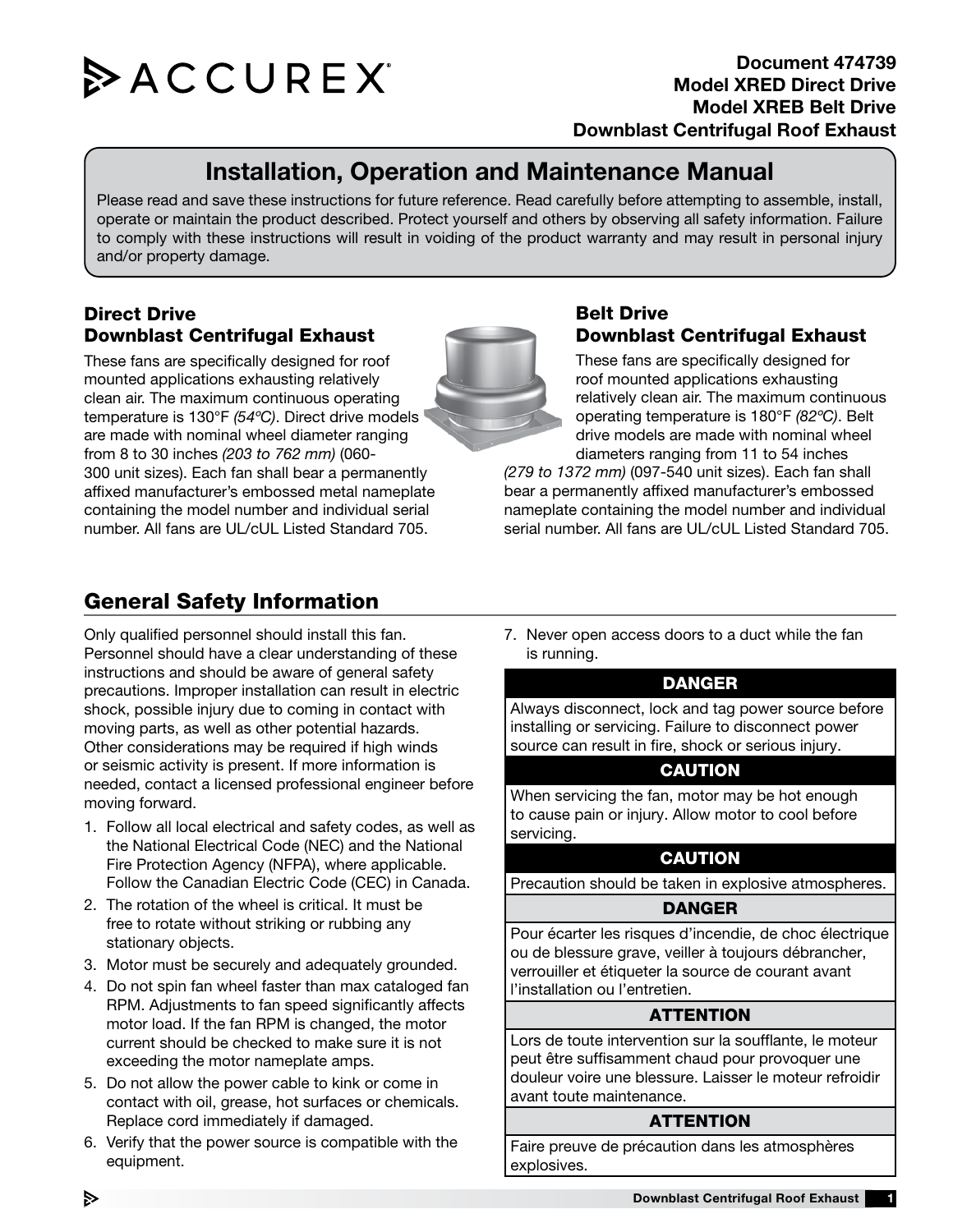## Receiving

Upon receiving the product, check to ensure all items are accounted for by referencing the delivery receipt or packing list. Inspect each crate or carton for shipping damage before accepting delivery. Alert the carrier of any damage detected. The customer will make notification of damage (or shortage of items) on the delivery receipt and all copies of the bill of lading which is countersigned by the delivering carrier. If damaged, immediately contact your representative. Any physical damage to the unit after acceptance is not the responsibility of the manufacturer.

## **Unpacking**

Verify that all required parts and the correct quantity of each item have been received. If any items are missing, report shortages to your local representative to arrange for obtaining missing parts. Sometimes it is not possible that all items for the unit be shipped together due to availability of transportation and truck space. Confirmation of shipment(s) must be limited to only items on the bill of lading.

# Handling

## Belt and Direct Drive Units

Lift Direct Drive unit on to the roof utilizing hooks under the lip of the shroud. Evenly space the hooks around the shroud using a minimum of four lifting straps. Use a spreader bar to ensure the straps do not come in contact with the unit (see Figure 1).



When lifting a belt drive unit on to the roof, use either the four lifting points on the drive frame or the two lifting points on the bearing plate if present (see Figure 2 for lifting points). Access to the drive frame is accomplished by removing the screws identified in Figure 3. The cover can then be removed and placed on a flat surface in an area protected from strong winds.

When direct and/or belt drive unit is on the roof, move fan to desired location using lifting points and fasten securely through mounting holes in base. Shims may be necessary depending upon roofing material thickness.

The motor amperage and voltage ratings must be checked for compatibility to supply voltage prior to final electrical connection. For direct and/or belt drive installations, the electrical supply should be routed through the conduit chase located between the curb cap and the bottom of the motor compartment. Wiring must conform to local and national codes.



Curb Cap



(*44 mm*) 1¾ in.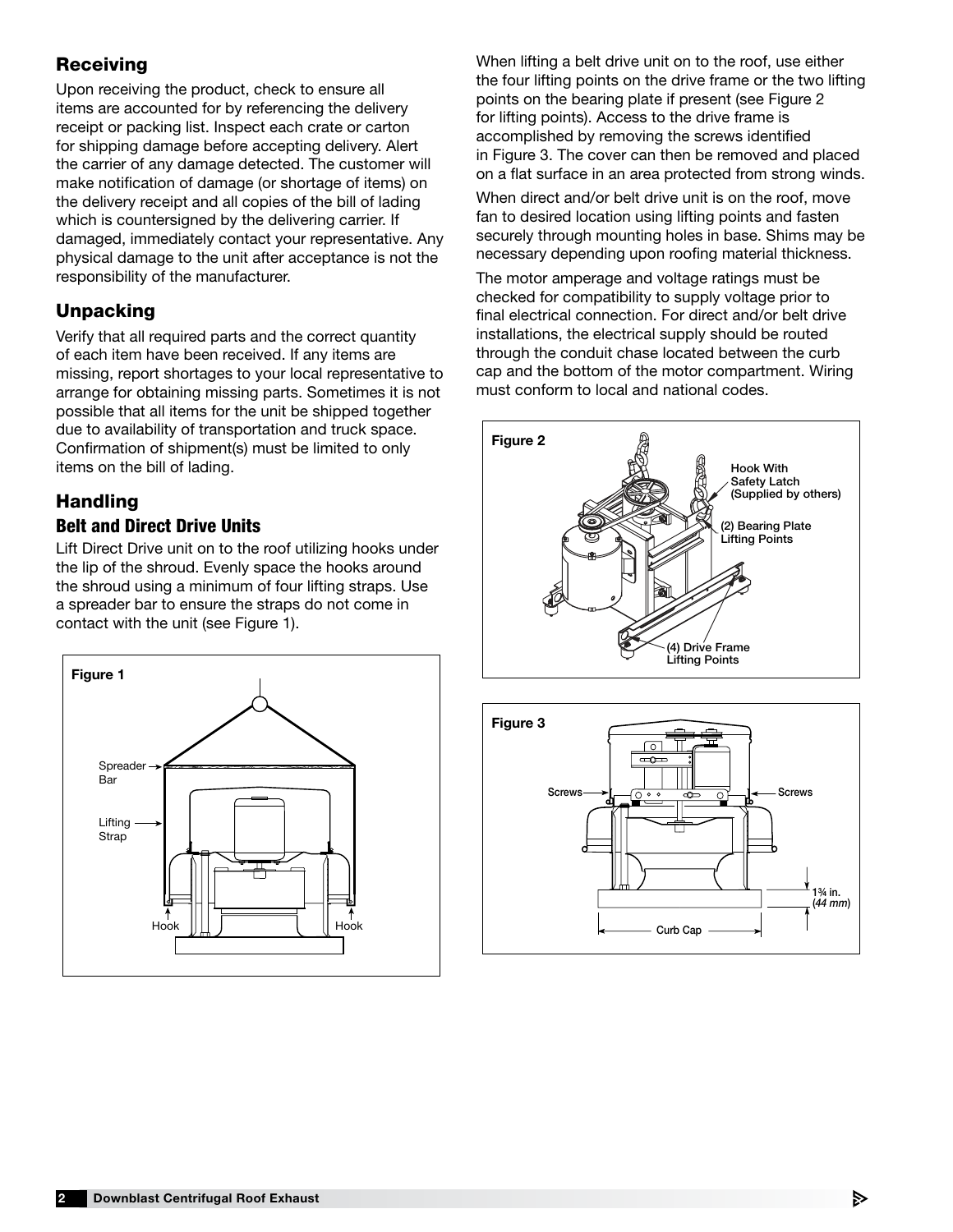## Storage

Fans are protected against damage during shipment. If the unit cannot be installed and operated immediately, precautions need to be taken to prevent deterioration of the unit during storage. The user assumes responsibility of the fan and accessories while in storage. The manufacturer will not be responsible for damage during storage. These suggestions are provided solely as a convenience to the user.

Indoor - The ideal environment for the storage of fans and accessories is indoors, above grade, in a low humidity atmosphere which is sealed to prevent the entry of blowing dust, rain or snow. Temperatures should be evenly maintained between 30° to 110°F *(-1° to 43°C)* (wide temperature swings may cause condensation and "sweating" of metal parts). All accessories must be stored indoors in a clean, dry atmosphere.

Remove any accumulations of dirt, water, ice or snow and wipe dry before moving to indoor storage. To avoid "sweating" of metal parts, allow cold parts to reach room temperature. To dry parts and packages, use a portable electric heater to get rid of any moisture buildup. Leave coverings loose to permit air circulation and to allow for periodic inspection.

The unit should be stored at least 3½ inches *(89 mm)* off the floor on wooden blocks covered with moisture proof paper or polyethylene sheathing. Aisles between parts and along all walls should be provided to permit air circulation and space for inspection.

**Outdoor - Fans designed for outdoor applications may** be stored outdoors, if absolutely necessary. Roads or aisles for portable cranes and hauling equipment are needed.

The fan should be placed on a level surface to prevent water from leaking into the fan. The fan should be elevated on an adequate number of wooden blocks so that it is above water and snow levels and has enough blocking to prevent it from settling into soft ground. Locate parts far enough apart to permit air circulation, sunlight and space for periodic inspection. To minimize water accumulation, place all fan parts on blocking supports so that rain water will run off.

Do not cover parts with plastic film or tarps as these cause condensation of moisture from the air passing through heating and cooling cycles.

Fan wheels should be blocked to prevent spinning caused by strong winds.

## Inspection and Maintenance During Storage

While in storage, inspect fans once per month. Keep a record of inspection and maintenance performed.

If moisture or dirt accumulations are found on parts, the source should be located and eliminated. At each inspection, rotate the wheel by hand ten to fifteen revolutions to distribute lubricant in motor. If paint deterioration begins, consideration should be given to touch-up or repainting. Fans with special coatings may require special techniques for touch-up or repair.

Machined parts coated with rust preventive should be restored to good condition promptly if signs of rust occur. Immediately remove the original rust preventive coating with petroleum solvent and clean with lint-free cloths. Polish any remaining rust from surface with crocus cloth or fine emery paper and oil. Do not destroy the continuity of the surfaces. Thoroughly wipe clean with Tectyl<sup>®</sup> 506 (Ashland Inc.) or the equivalent. For hard to reach internal surfaces or for occasional use, consider using Tectyl® 511M Rust Preventive, WD-40® or the equivalent.

## Removing From Storage

As fans are removed from storage to be installed in their final location, they should be protected and maintained in a similar fashion until the fan equipment goes into operation.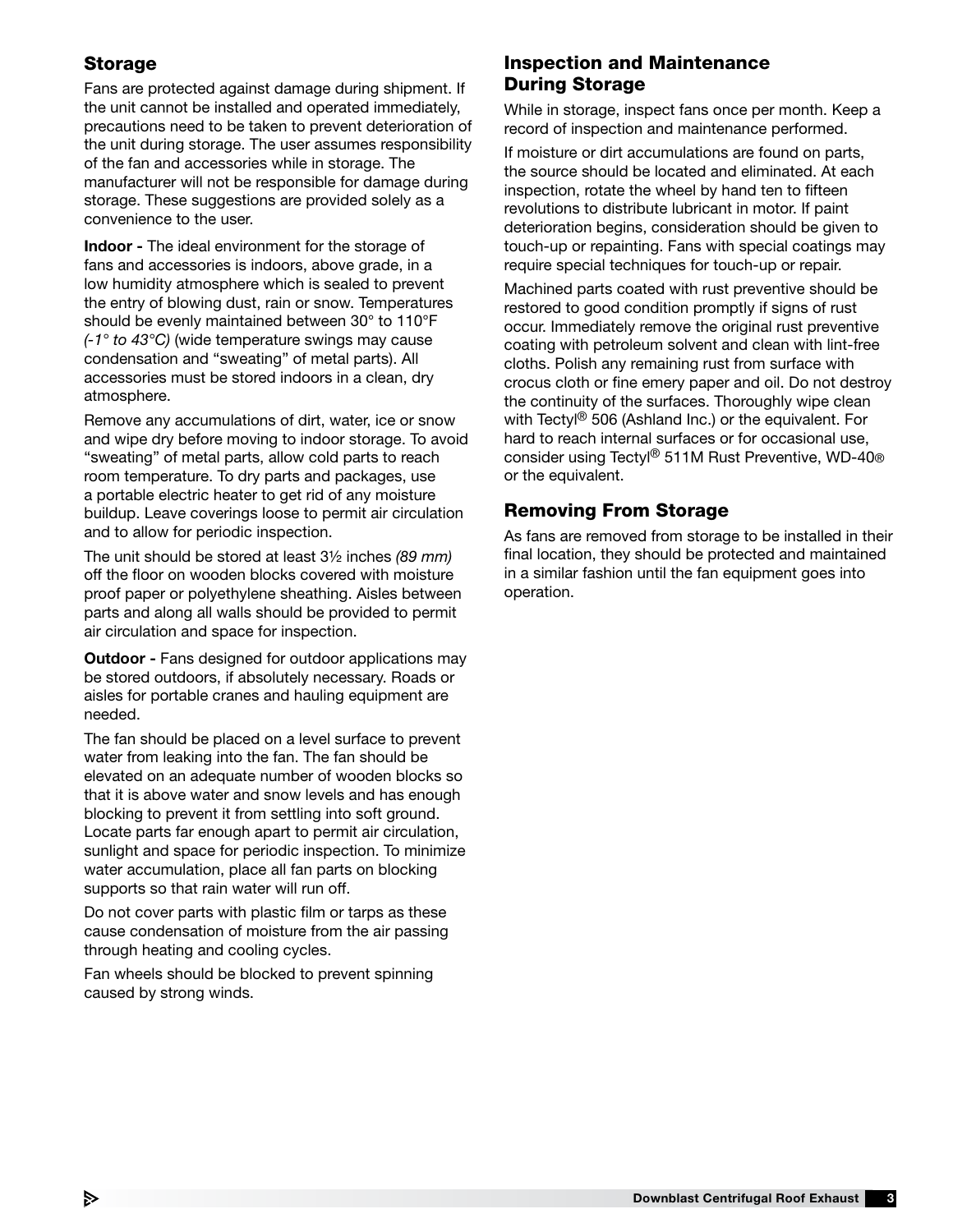

| <b>Model Size</b>           | <b>Curb Cap</b> | Damper                | <b>Roof</b><br><b>Opening</b> | **Approx.<br>Weight |  |
|-----------------------------|-----------------|-----------------------|-------------------------------|---------------------|--|
| 060, 070                    | 17 (432)        | 8 (203)               | 10½ (267)                     | 18 (8)              |  |
| 080, 090, 095               | 17 (432)        | 10 (254)              | 12½ (318)                     | 26 (12)             |  |
| 097, 098, 099               | 19 (483)        | 12 (305)<br>14½ (368) |                               | 57 (26)             |  |
| 100, 103*, 100HP,<br>103HP* | 19 (483)        | 12 (305)              | 14½ (368)                     | 62(28)              |  |
| 120, 123*<br>19 (483)       |                 | 12 (305)              | 14½ (368)                     | 65 (30)             |  |
| 130, 133*                   | 19 (483)        | 12 (305)              | 14½ (368)                     | 66 (30)             |  |
| 140, 143*, 140HP,<br>143HP* | 22 (559)        | 16 (406)              | 18½ (470)                     | 76 (35)             |  |
| 160, 163*                   | 22 (559)        | 16 (406)              | 181/2 (470)                   | 80 (36)             |  |
| 180, 183*                   | 30 (762)        | 18 (457)              | 201/2 (521)                   | 119 (54)            |  |
| 200, 203*, 200HP            | 30 (762)        | 18 (457)              | 201/2 (521)                   | 130 (59)            |  |
| 240                         | 34 (864)        | 24 (610)              | 261/2 (673)                   | 158 (72)            |  |
| 300                         | 40 (1016)       | 30 (762)              | $32\frac{1}{2}$ (826)         | 320 (145)           |  |

• All dimensions are in inches *(millimeters)*.

\* Previous size, no physical product change with new size

\*\* Approximate weight shown in pounds *(kilograms)* is the largest cataloged open drip proof motor.

•"Curb Cap" is the inside dimension of the curb cap.

• The roof curb should be 1½ in. *(38 mm)* less than the curb cap to allow for roofing and flashing.

•Roof opening is a square dimension



| <b>Model Size</b>                  | <b>Curb Cap</b> | Damper                    | Roof<br><b>Opening</b> | **Approx.<br>Weight |  |
|------------------------------------|-----------------|---------------------------|------------------------|---------------------|--|
| 071*, 097, 081*, 098,<br>091*, 099 | 19 (483)        | 12 (305)                  | 14½ (368)              | 58 (26)             |  |
| 100, 101*, 100HP,<br>101HP*        | 19 (483)        | 12 (305)                  | 14½ (368)              | 63 (29)             |  |
| 120, 121*                          | 19 (483)        | 12 (305)                  | 141/2 (368)            | 66 (30)             |  |
| 130, 131*                          | 19 (483)        | 12 (305)                  | 141/2 (368)            | 67 (30)             |  |
| 140, 141*, 140HP,<br>141HP*        | 22 (559)        | 16 (406)                  | 181/2 (470)            | 83 (38)             |  |
| 160, 161*, 160HP,<br>$161HP*$      | 22 (559)        | 16 (406)                  | 181/2 (470)            | 89 (40)             |  |
| 180, 180HP                         | 30 (762)        | 18 (457)                  | 201/2 (521)            | 125 (57)            |  |
| 200, 200HP                         | 30 (762)        | 18 (457)                  | 201/2 (521)            | 138 (63)            |  |
| 220, 220HP,<br>240, 240HP          | 34 (864)        | 24 (610)                  | 261/2 (673)            |                     |  |
| 260                                | 40 (1016)       | 30 (762)                  | 321/2 (826)            | 305 (138)           |  |
| 300, 300HP                         | 40 (1016)       | 30 (762)                  | 321/2 (826)            | 320 (145)           |  |
| 330                                | 46 (1168)       | 36 (914)                  | 381/2 (978)            | 385 (175)           |  |
| 360, 360HP                         | 46 (1168)       | 36 (914)                  | 381/2 (978)            | 403 (183)           |  |
| 420                                | 52 (1321)       | 42 (1067)                 | 441/2 (1130)           | 495 (225)           |  |
| 480                                | 52 (1321)       | 48 (1219)<br>501/2 (1283) |                        | 623 (283)           |  |
| 500                                | 64 (1626)       | 54 (1372)                 | 561/2 (1435)           | 687 (312)           |  |
| 540                                | 64 (1626)       | 54 (1372)                 | 561/2 (1435)           | 748 (339)           |  |

• All dimensions are in inches *(millimeters)*.

\* Previous size, no physical product change with new size

\*\* Approximate weight shown in pounds *(kilograms)* is the largest cataloged open drip proof motor.

•"Curb Cap" is the inside dimension of the curb cap.

• The roof curb should be 1½ in. *(38 mm)* less than the curb cap to allow for roofing and flashing.

•Roof opening is a square dimension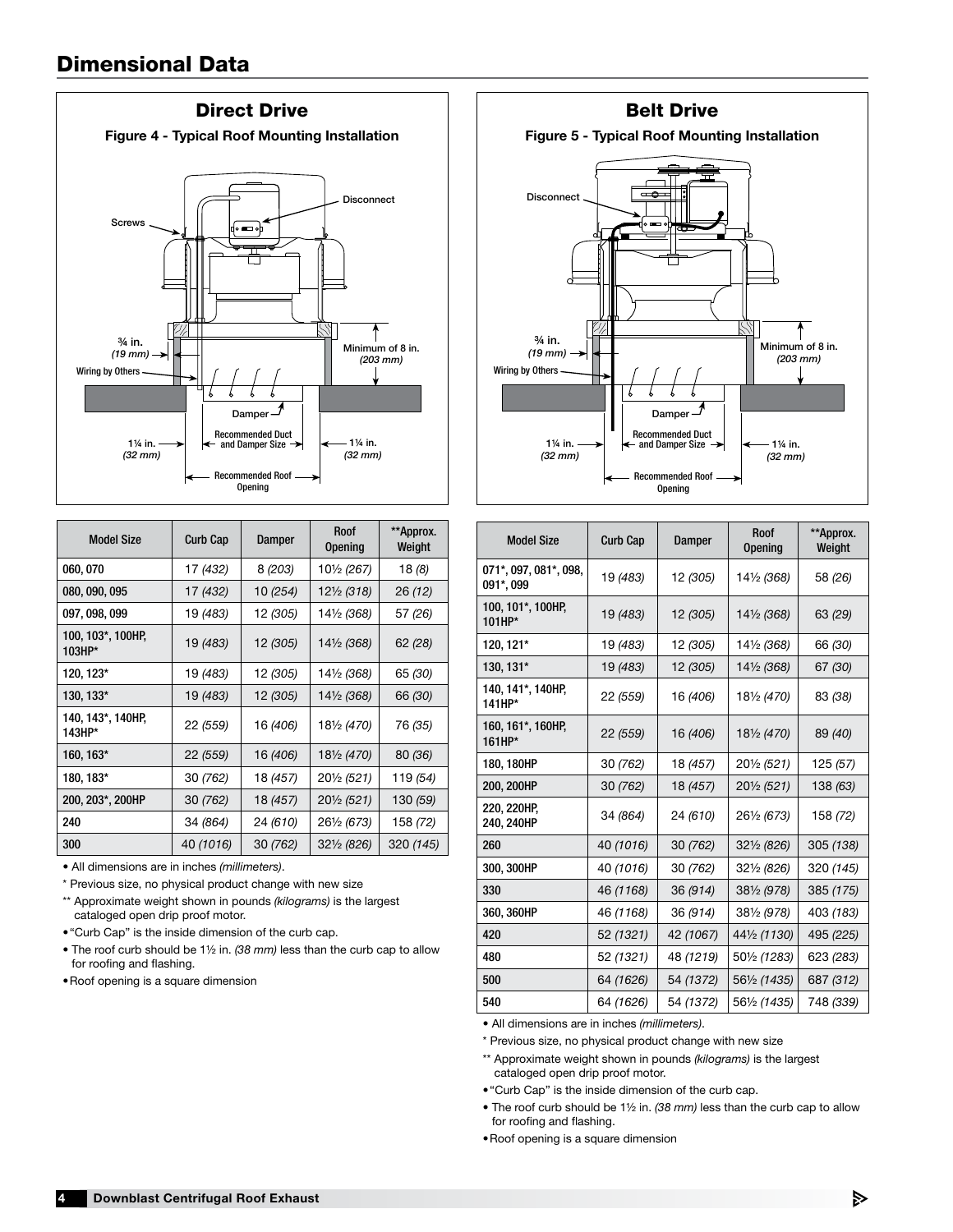# Installation

## Typical Roof Mounting Installation

1. On the roof surface, cut an appropriate sized hole and follow manufacturer's instructions on curb installation. Caulk and flash the curb to ensure a water tight seal.



- 2. If unit is equipped with a backdraft damper, it should be installed now.
- 3. Remove motor cover. Access to the motor compartment is accomplished by removing the screws as shown in Figure 3, page 2.
- 4. On belt drive fans, use the lifting lugs on the drive frame or bearing plate to lift and place the unit on top of roof curb. Refer to Figure 2, page 2.
- 5. On direct drive fans, lift and place the unit on top of roof curb using hooks under the lip of the shroud. Refer to Figure 1, page 2.
- 6. Secure fan to curb using a minimum of eight lag screws, metal screws or other suitable fasteners. Shims may be required depending upon curb installation and roofing material.
- 7. Verify power line wiring is de-energized before connecting fan motor to power source.
- 8. Connect power supply wiring to the motor as indicated on the motor nameplate or terminal box cover. Check the power source for compatibility with the requirements of your equipment.
- 9. Check fan wheel for free rotation, recenter if necessary. Check setscrew(s) for tightness.
- 10. Check all fasteners for tightness.
- 11. Mount and wire safety disconnect switch under motor cover. Wire control switches at ground level, refer to Figure 6.
- 12. Replace motor cover.



#### Vari-Green Wiring

For Vari-Green wiring, refer to the Vari-Green Motor and Controls Installation, Operation and Maintenance Manual for complete wiring and operation instructions.

#### IMPORTANT

Installation, troubleshooting and parts replacement are to be performed only by qualified personnel. Consult and follow all applicable national, state and local codes. They will supercede this document.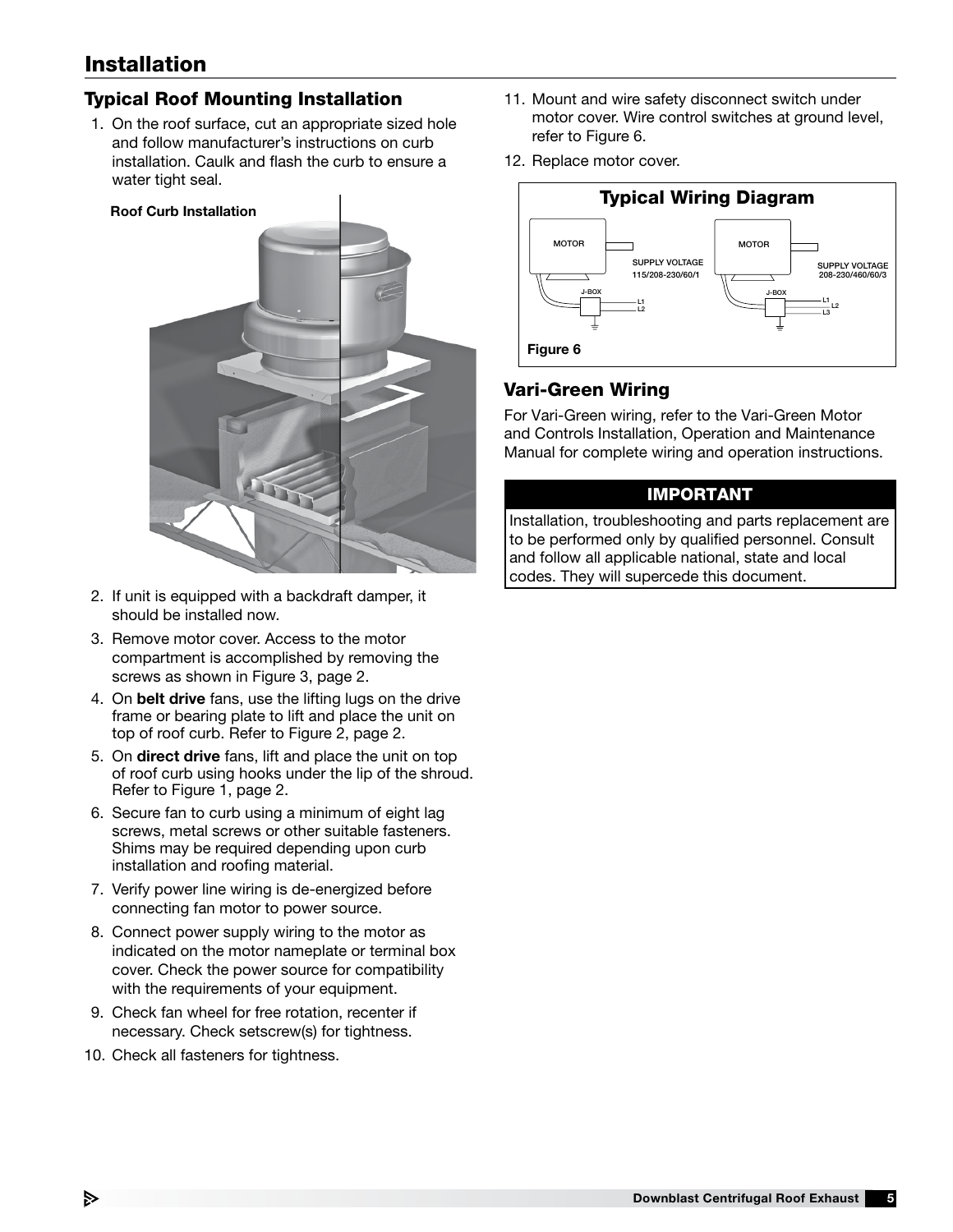# Pre-Starting Checks

1. Check all fasteners and setscrews for tightness. The wheel should rotate freely and be aligned as shown in Figure 7.



| <b>Model Type</b> |             |             | <b>Overlap</b> | Gap        |  |  |
|-------------------|-------------|-------------|----------------|------------|--|--|
| <b>Direct</b>     | <b>Belt</b> | <b>Size</b> | in. $(mm)$     | in. $(mm)$ |  |  |
| χ                 |             | 060-095     |                | 3/32(2)    |  |  |
| χ                 |             |             | 1/4(6)         |            |  |  |
|                   | χ           | 071-161     | 1/4(6)         |            |  |  |
| x                 | X           | 180-240     | 3/8(10)        |            |  |  |
| χ                 |             | 300         | 1/2(13)        |            |  |  |
|                   | χ           | 260-540     | 1/2(13)        |            |  |  |

- 2. Wheel position is preset and the unit is test run at the factory. Movement may occur during shipment and realignment may be necessary.
- 3. Belt Drive: Centering wheel across the inlet can be accomplished by loosening the bolts holding the drive frame to the vibration isolators and repositioning the drive frame.

Direct and Belt Drive: If further alignment is needed, loosen shroud bolts and move shroud and motor to align wheel over inlet properly.

Wheel and inlet cone overlap can be adjusted by loosening the setscrews in the wheel hub and moving the wheel to the desired position. For both direct and belt drive models with wheel hubs and shaft pulleys utilizing a tapered bushing interface, reference page 8 for the tapered bushing removal and move the wheel to the desired position.

Fan RPM should be checked and verified with a tachometer.

4. Check wheel rotation (viewing from the shaft side) by momentarily energizing the unit. Rotation should be clockwise as shown in Figure 8 and correspond to rotation decal on the unit.

If wheel rotation is incorrect, reverse two of the wiring leads or check motor wiring for single phase. Fan RPM should be checked and verified with a tachometer.



Clockwise Rotation

Figure 8

## WARNING

Correct direction of wheel rotation is critical. Reversed rotation will result in poor air performance, motor overloading and possible motor burnout.

#### AVERTISSEMENT

La turbine doit impérativement tourner dans le bon sens. Une rotation en sens inverse entraînerait de mauvaises performances de soufflage, une surcharge du moteur voire un grillage du moteur.

#### IMPORTANT

The fan has been checked for mechanical noises at the factory prior to shipment. If mechanical noise should develop, suggested corrective actions are offered in the Troubleshooting section.

#### IMPORTANT

Over tightening belts will cause excessive bearing wear and noise. Too little tension will cause slippage at startup and uneven wear.

#### Belt Drive Pre-Starting Belt Tension Checks

5. Always loosen tension enough to install belts without stretching. Do not force belt(s) see Figure 9. Forcing belts will break the cords and cause belt failure.



- 6. For units with two groove pulleys, adjust so the tension is equal in both belts.
- 7. If adjustments are made, it is very important to check the pulleys for proper alignment. Misaligned pulleys lead to excessive belt wear, vibration, noise and power loss, see Figure 10.



Figure 10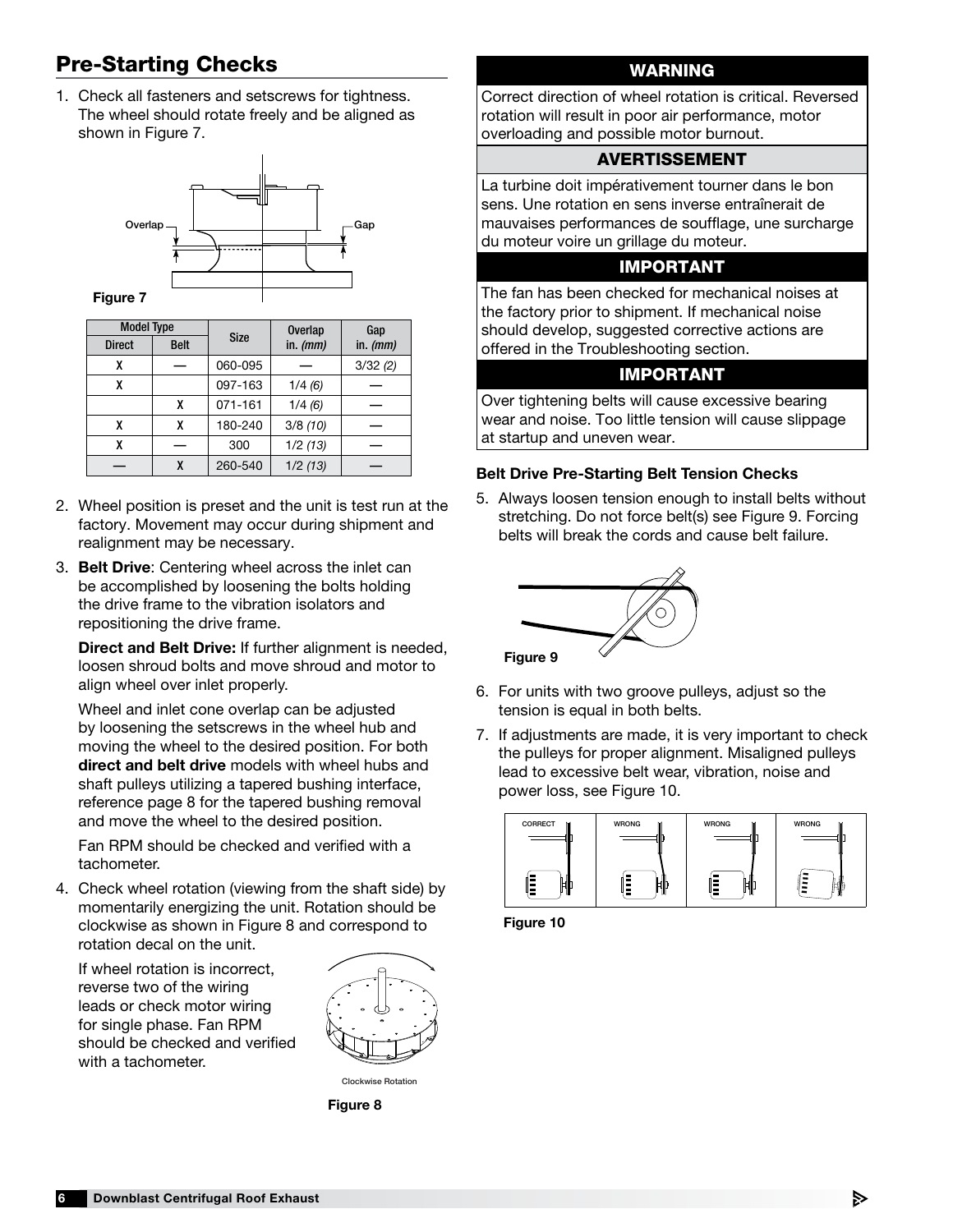8. Belt tension can be adjusted by loosening four fasteners on the drive frame, see Figure 11. The motor plate slides on the slotted adjusting arms and

drive frame angles in the same manner. Four (4) fasteners

in total.

Identical fasteners on opposing side must also be loosened.



Figure 11

9. Sizes 097-160: Belts should be tensioned just enough to prevent slippage at full load. Belts should have a slight bow on the slack side while running at full load, see Figure 12a.



Sizes 180-540: Belt tension should be adjusted to allow 1/64 in. *(0.397 mm)* of deflection per inch of belt span. For example, a 15 in. *(381 mm)* belt span should have 15/64 in. *(5.95 mm)* (or about 1/4 in. *(6 mm)*) of deflection with moderate thumb pressure at mid-point between pulleys, see Figure 12b.

- 10. The adjustable motor pulley is factory set for the RPM specified. Speed can be increased by closing or decreased by opening the adjustable motor pulley.
- 11. Any increase in speed represents a substantial increase in the horsepower required by the unit.
- 12. Motor amperage should always be checked to avoid serious damage to the motor when speed is varied.

# **Operation**

- 1. Before starting up or operating fan, check all fasteners for tightness. In particular, check the setscrews in the wheel hub (or the tapered bushing and pulleys if applicable).
- 2. While in the OFF position or before connecting the fan to power, turn the fan wheel by hand to be sure it is not striking the venturi or any obstacle.
- 3. Start the fan and shut it off immediately to check rotation of the wheel with directional arrow in the motor compartment, see Figure 8.
- 4. When the fan is started, observe the operation and check for any unusual noises.
- 5. With the system in full operation and all ductwork attached, measure current input to the motor and compare with the nameplate rating to determine if the motor is operating under safe load conditions.
- 6. Keep inlets and approaches to fan clean and free from obstruction.

#### IMPORTANT

Adjust (tighten) belt tension after the first 24-48 hours of operation.

# Inspection

Inspection of the fan should be conducted at the first 30 minute and 24 hour intervals of satisfactory operation.

30 Minute Interval: Inspect bolts, setscrews and motor mounting bolts. Adjust and tighten as necessary.

24 Hour Interval: Check all internal components. On belt drive units only, inspect belt alignment and tension. Adjust and tighten as necessary.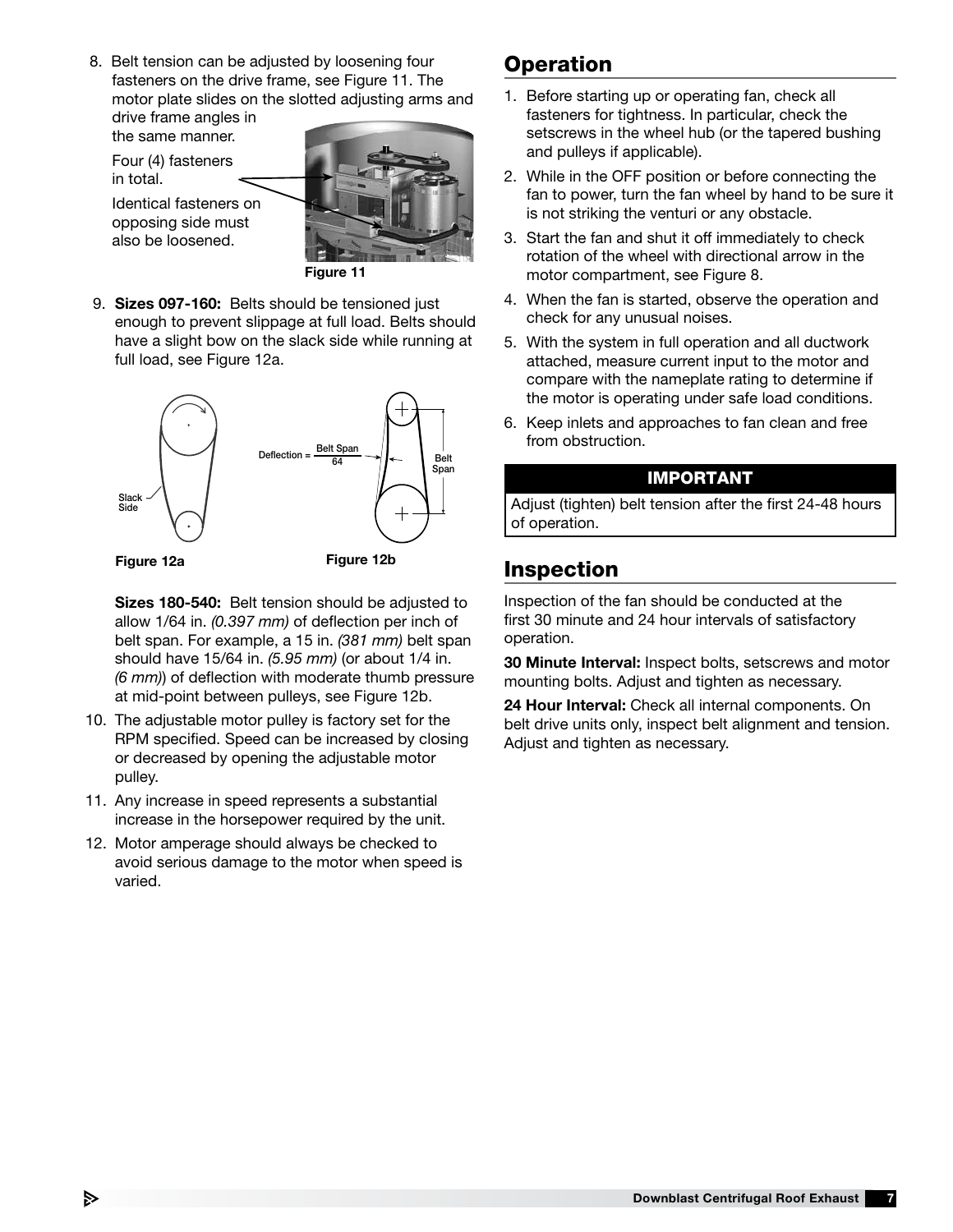# **Maintenance**

## DANGER

Disconnect and secure to the "off" position all electrical power to the fan prior to inspection or servicing. Failure to comply with this safety precaution could result in serious injury or death.

#### DANGER

Pour écarter les risques de blessure grave ou de mort, débrancher et verrouiller l'alimentation électrique en position « Arrêt » avant tout contrôle ou entretien.

#### WARNING

This unit should be made non-functional when cleaning the wheel or housing (fuses removed, disconnect locked off).

#### AVERTISSEMENT

L'appareil doit être rendu non opérationnel lors du nettoyage de la turbine ou du caisson (fusibles retirés, sectionneur verrouillé).

#### IMPORTANT

Uneven cleaning of the wheel will produce an out of balance condition that will cause vibration in the fan.

Installation and maintenance are to be performed only by qualified personnel who are familiar with local codes and regulations and who are experienced with this type of equipment.

Motor maintenance is generally limited to cleaning and lubrication (where applicable). Cleaning should be limited to exterior surfaces only. Removing dust buildup on motor housing ensures proper motor cooling.

Greasing of motors is only intended when fittings are provided. Many fractional horsepower motors are permanently lubricated and should not be lubricated after installation. Motors supplied with grease fittings should be greased in accordance with manufacturer's recommendations. Where motor temperatures do not exceed 104ºF *(40ºC)*, the grease should be replaced after 2,000 hours of running time as a general rule.

Wheels require very little attention when moving clean air. Occasionally, oil and dust may accumulate causing imbalance. When this occurs, the wheel and housing should be cleaned to ensure smooth and safe operation.

All fasteners should be checked for tightness each time maintenance checks are performed prior to restarting unit.

A proper maintenance program will help these units deliver years of dependable service.

## Tapered Bushing Hub Installation and Removal

For wheel hubs and shaft pulleys utilizing a tapered bushing interface, follow this procedure for installation and removal. There are two possible setups for the tapered bushing, both have the same procedure, but orientation of the hub varies.

#### Tapered Bushing Removal:

- 1. If present, loosen the setscrew holding the bushing and shaft key in place.
- 2. Loosen and remove the socket head cap screws which fasten the bushing to the hub as shown in the section views and examples of Figures 13-16.



- 3. Standard Mounting: Take the two socket head cap screws that were removed and install them into the visibly threaded holes on the wheel hub. Reverse Mounting: Install the two socket head cap screws into the visibly threaded holes of the bushing flange.
- 4. Once both socket head cap screws are installed, tighten them an eighth of a turn at a time, alternating between the two until the hub comes loose from the bushing.

В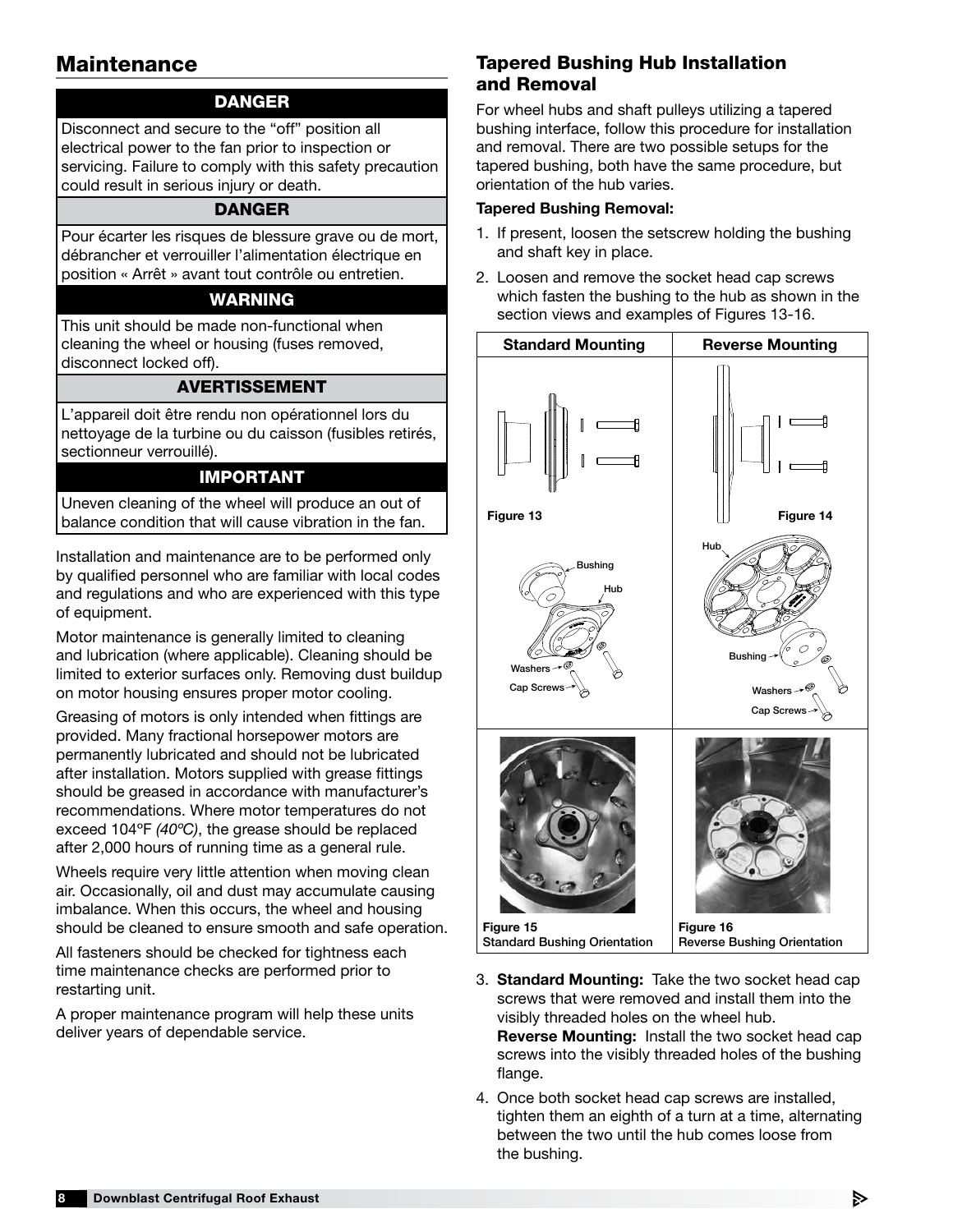## Bushing Installation:

- 1. Clean all surfaces of hub and bushing to remove any oil or residue present. Do not use any lubricant to install bushing into the hub. For both standard and reverse mounting styles, the socket head cap screws are adjustable from the inlet of the fan.
- 2. Standard Mounting: Slide the bushing and shaft key onto the fan shaft followed by the wheel and hub assembly. If present, use the keyway setscrew to hold the shaft key and bushing in place but DO NOT overtighten as this can damage the bushing. Align the unthreaded holes of the hub with the threaded holes of the tapered bushing.

Reverse Mounting: Slide the wheel and hub assembly on to the fan shaft followed by the bushing and shaft key. If present, use the keyway setscrew to hold the shaft key and bushing in place but DO NOT overtighten as this can damage the bushing. Align the unthreaded holes of the tapered bushing with the threaded holes of the hub.

- 3. Install the two bushing socket head cap screws into the aligned holes by hand (or without excessive torque) until the heads of the socket head cap screws are seated against the mating surface.
- 4. Adjust the height of the wheel in the fan relative to the inlet venturi then tighten the two socket head cap screws an eighth turn at a time in an alternating fashion and reach a torque of 10 ft-lbs.

## Belt and Bearing Maintenance

- 1. Belts tend to stretch after a period of time. They should be checked periodically for wear and tightness. When replacing belts, use the same type as supplied with the unit.
- 2. Matched belts should always be used on units with multi-groove pulleys.
- 3. For belt replacement, loosen the tensioning device enough to allow removal of the belt by hand.
- 4. Once installed, adjust belts as shown in "Pre-Starting Checks."
- 5. To ensure tightness, check pulley setscrews. Proper keys must be in keyways.
- 6. Fan RPM should not be readjusted. Only use pulleys of identical size and type when replacing pulleys.
- 7. Shaft bearings can be classified in two groups: relubricating and non-relubricating. All non-relubricating bearings on belt drive fans are factory lubricated and require no further lubrication under normal use (between -20º to 180ºF *(-29º to 82ºC)* in a relatively clean environment).
- 8. On belt drive fans, the standard cast pillow block bearings are factory lubricated and are provided with external grease fittings. Annual lubrication is recommended, or more frequently if needed. See Table 2. Do not over-grease. Use only one or two shots of lubricant with a hand gun. Maximum hand gun rating is 40 psi. Rotate bearings during lubrication where good safety practice permits. Caution should be employed to prevent over packing or contamination.
- 9. Units installed in hot, humid or dirty locations should be equipped with special bearings. These bearings will require frequent lubrication. Caution should be employed to prevent over packing or contamination.
- 10. Grease fittings should be wiped clean. The unit should be in operation while lubricating bearings. Extreme care should be used around moving parts.
- 11. Grease should be pumped in very slowly until a slight bead forms around the seal. A high grade lithium base grease should be used. See Table 3.
- 12. During the first few months of operation, check bearing setscrews periodically to ensure tightness.
- 13. If unit is to be left idle for an extended period, remove belts and store in a cool, dry place to avoid premature belt failure.

## Bearing Lubrication Schedule

NOTE: If unusual environment conditions exist (extreme temperature, moisture or contaminants) more frequent lubrication is required.

A good quality lithium base grease, conforming to NLGI Grade 2 consistency, such as those listed in Table 3 may be used.

| Interval<br>(months) | <b>Type of Service</b>                                                                                    |  |  |  |
|----------------------|-----------------------------------------------------------------------------------------------------------|--|--|--|
| $1$ to $3$           | Heavy duty in dirty, dusty locations; high ambient<br>temperatures; moisture laden atmosphere; vibration. |  |  |  |
| $3$ to $6$           | 12 to 24 hours per day, heavy duty, or if moisture is<br>present                                          |  |  |  |
| 6 to 12              | 8 to 16 hours per day in clean, relatively dry atmosphere                                                 |  |  |  |
| 12 to 18             | Infrequent operation or light duty in clean atmosphere                                                    |  |  |  |

#### Table 2: Suggested Fan Bearing Lubrication Intervals

#### Table 3: Grease Manufacturers

| Manufacturer                 | Grease (NLGI #2)      |  |  |  |
|------------------------------|-----------------------|--|--|--|
| U.S. Electric Motors         | Grease No. 83343      |  |  |  |
| Chevron U.S.A. Inc.          | Chevron SRI Grease #2 |  |  |  |
|                              | Mobilith              |  |  |  |
| <b>Mobil Oil Corporation</b> | Mobil 532             |  |  |  |
| Texaco, Inc.                 | Premium BRB #2        |  |  |  |
|                              | Texaco Multifak #2    |  |  |  |
| Amoco Oil Co.                | Rykon Premium #2      |  |  |  |
| Exxon                        | Unirex N <sub>2</sub> |  |  |  |
| Shell                        | B Shell Alvania #2    |  |  |  |

s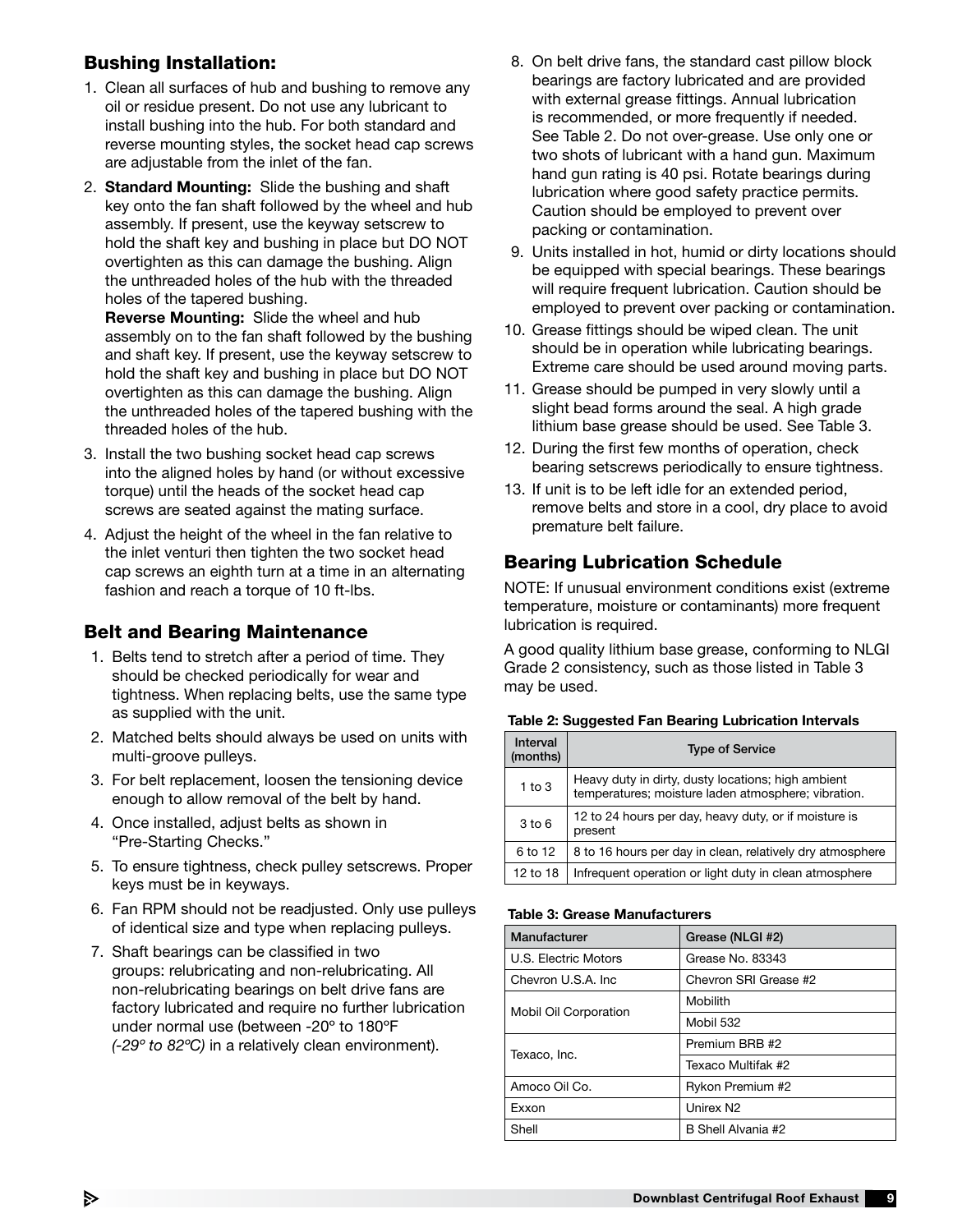# Fan Inlet Connections

In order to ensure proper fan performance, caution must be exercised in fan placement and connection to the ventilation system. Obstructions, transitions, poorly designed elbows, improperly selected dampers, etc., can cause reduced performance, excessive noise and increased mechanical stress. For performance to be as published, the system must provide uniform and stable airflow into the fan.





Dampers must open fully. Use motorized dampers in low airflow applications to reduce losses.

taming vance in cisence Avoid sharp turns or entrance conditions which cause uneven flow. Use turning vanes in elbows to



should be three wheel Provide uniform airflow at fan inlet and through the damper to ensure optimum performance. Curb cap diameters from the radius. Use turning vanes in duct when possible.



Provide uniform airflow at fan inlet to ensure optimum performance.

# Parts List

Each fan bears a manufacturer's nameplate with model number and serial number. This information will assist the local representative and the factory in providing service and replacement parts. Before taking any corrective action, make certain unit is not capable of operation during repairs.

## CAUTION

A fan manufactured with an explosion resistant motor does not certify the entire unit to be explosion proof. Refer to UL Listing mark for the fans approved usage.

#### CAUTION

La présence d'un moteur antidéflagrant sur un ventilateur ne garantit pas que tout l'appareil est antidéflagrant. Pour connaître les emplois autorisés de l'appareil, voir son marquage de conformité UL.



## **Direct Drive Accord Belt Drive Belt Drive**



#### ₿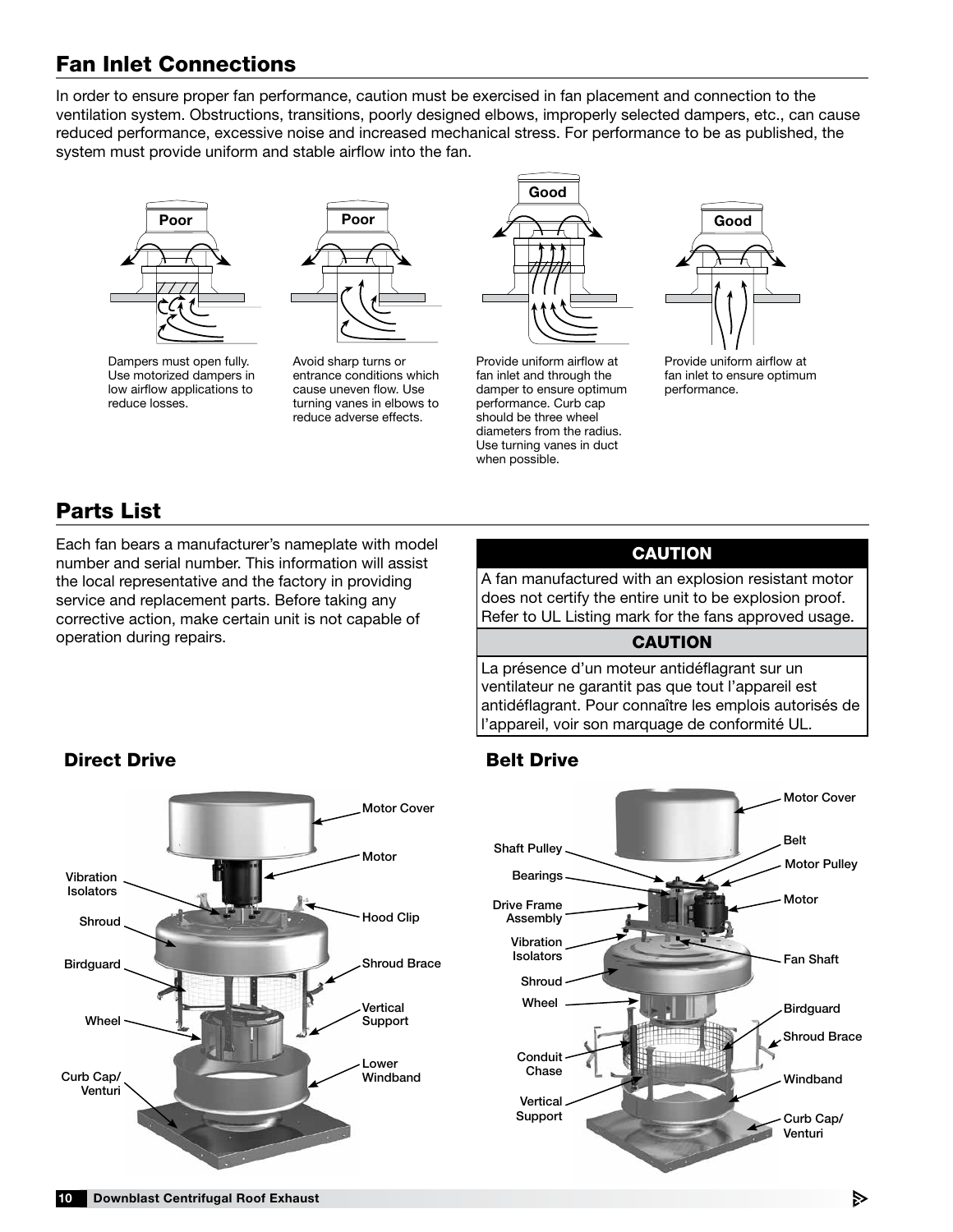# Troubleshooting

## WARNING

Before taking any corrective action, make certain unit is not capable of operation during repairs.

#### AVERTISSEMENT

Avant d'entreprendre toute action corrective, s'assurer que l'appareil ne pourra pas fonctionner durant les réparations.

| <b>PROBLEM</b>            | <b>CAUSE</b>                           | <b>CORRECTIVE ACTION</b>                                                                                         |  |  |  |  |
|---------------------------|----------------------------------------|------------------------------------------------------------------------------------------------------------------|--|--|--|--|
|                           | Wheel rubbing inlet                    | Adjust wheel and/or inlet cone.                                                                                  |  |  |  |  |
|                           |                                        | Tighten wheel hub or bearing collars on shaft.                                                                   |  |  |  |  |
|                           | V-belt drive                           | Tighten pulleys on motor/fan shaft. Adjust belt tension. Align pulleys                                           |  |  |  |  |
|                           |                                        | properly, see page 6, Figures 9 and 10. Replace worn belts or pulleys.                                           |  |  |  |  |
|                           | <b>Bearings</b>                        | Replace defective bearing(s). Lubricate bearings.                                                                |  |  |  |  |
|                           |                                        | Tighten collars and fasteners.<br>Clean all dirt off wheel.                                                      |  |  |  |  |
|                           | Wheel unbalance                        | Check wheel balance, rebalance in place if necessary.                                                            |  |  |  |  |
| Excessive                 | Belts too tight or too loose           | Adjust tension, see page 7, Figure 12a-b.                                                                        |  |  |  |  |
| noise                     | Wheel improperly aligned and           |                                                                                                                  |  |  |  |  |
| or vibration              | rubbing                                | Center wheel on inlet, see page 6, Figure 7.                                                                     |  |  |  |  |
|                           | Loose drive or motor pulleys           | Align and tighten. See "Pre-Starting Checks", see page 6 and 7.                                                  |  |  |  |  |
|                           | Foreign objects in wheel or<br>housing | Remove objects, check for damage or unbalance.                                                                   |  |  |  |  |
|                           | Fan base not securely anchored         | Secure properly.                                                                                                 |  |  |  |  |
|                           | Motor hood loose and rattling          | Tighten fasteners to secure the motor hood.                                                                      |  |  |  |  |
|                           | Defective or loose motor<br>bearings   | Replace motor with same frame size, RPM-HP.                                                                      |  |  |  |  |
| High                      | Fan                                    | Check rotation of wheel, see page 6, Figure 8. Reduce fan speed.                                                 |  |  |  |  |
| horsepower                | Duct system                            | Resize ductwork. Check proper operation of face and bypass dampers.<br>Check filters and access doors.           |  |  |  |  |
|                           | Electrical supply                      | Check fuses/circuit breakers. Check for switches off.                                                            |  |  |  |  |
| Fan does                  |                                        | Check for correct supply voltage.                                                                                |  |  |  |  |
| not operate               | <b>Drive</b>                           | Check for broken belts. Tighten loose pulleys or belts.                                                          |  |  |  |  |
|                           | Motor                                  | Ensure motor is correct horsepower and not tripping overload protector.                                          |  |  |  |  |
|                           | Lubrication                            | Check for excessive or insufficient grease in the bearing.                                                       |  |  |  |  |
|                           | Mechanical                             | Replace damaged bearing. Relieve excessive belt tension.<br>Align bearings. Check for bent shaft.                |  |  |  |  |
|                           | Belt slippage                          | Adjust tension or replace bad belts, see pages 6 and 7.                                                          |  |  |  |  |
| Motor                     | Over/Under line voltage                | Contact power company.                                                                                           |  |  |  |  |
| overloads<br>or overheats | Incorrect wheel rotation               | Check motor wiring, see page 5, Figure 4. Confirm wheel rotation, see<br>page 6, Figure 8.                       |  |  |  |  |
|                           | Wheel RPM too high                     | Check drives or slow down fan by opening variable pitch pulley on<br>motor shaft.                                |  |  |  |  |
|                           | Undersized motor                       | Check motor ratings with catalog speed and air capacity chart.                                                   |  |  |  |  |
|                           | Motor wired incorrectly                | Check motor wiring to wiring diagram located on fan motor.                                                       |  |  |  |  |
|                           | System resistance too high             | Check system: Proper operation of backdraft or control dampers,<br>obstruction in ductwork, clean dirty filters. |  |  |  |  |
|                           | Unit running backwards                 | Correct as shown on page 6, Figure 8.                                                                            |  |  |  |  |
|                           | Excessive dirt buildup on wheels       | Clean wheel.                                                                                                     |  |  |  |  |
| Reduced                   | Improper wheel alignment               | Center wheel on inlet, see "Pre-Starting Checks" on page 6.                                                      |  |  |  |  |
| airflow                   | Dampers closed                         | Inspect and repair.                                                                                              |  |  |  |  |
|                           | Blocked duct/clogged filter            | Clean or replace.                                                                                                |  |  |  |  |
|                           | Belt slippage                          | Replace and adjust tension.                                                                                      |  |  |  |  |
|                           | Speed too slow                         | Check for correct drives.                                                                                        |  |  |  |  |